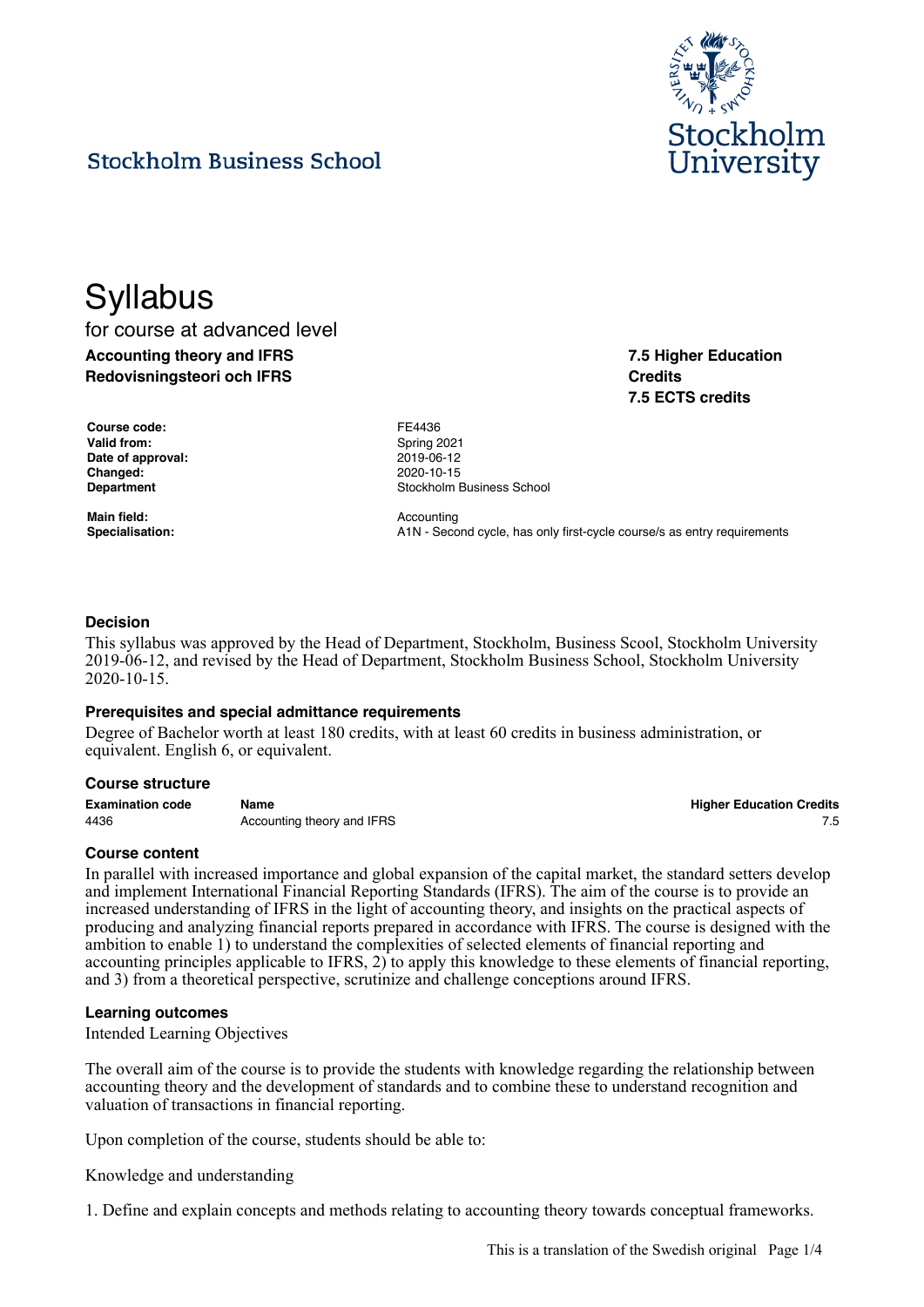2. Understand the general principles regarding methods for recognition and measurement of selected elements of International Financial Reporting Standards (IFRS).

Skills and abilities

3. Based on knowledge of IFRS and accounting theory, apply methods for recognition and measurement of selected aspects in financial reports.

Judgement and approach

4. Reflect on the linkage between accounting theory and methods for recognition and measurement of transactions in selected parts of financial reporting in IFRS.

5. Critically evaluate recognition and measurement aspects within IFRS.

## **Education**

The course consists of a combination of lectures, seminars and group work and requires a significant portion of self-study on the part of students. Assessment for the course will be continuous and is carried throughout the different activities of the course.

The course workload is 200 hours equivalent to 7,5 ECTS.

The language of instruction is English.

Please note that all teaching and learning activities - such as lectures, seminars, assignments and assessment tasks – are carried out in English.

#### **Forms of examination**

Assessment for the course will be continuous and is carried throughout the different course activities. Each assessment task is weighted in relation to its importance in the overall assessment of the course. The student's results from the different assessment tasks are added up to a total course score that will then translate into the final grade for the course.

Assessment tasks

The course contains the following weighted assessment tasks:

1. Individually written exam: assesses intended learning outcomes 1-4; constitutes 60% of total course points.

2. Group paper with presentation: assesses intended learning outcomes 2–5; constitutes 40% of total course points.

In order to obtain a passing grade a student must be assessed on all intended learning outcomes and therefore participate in all assessment tasks.

#### Grading

After completion of the course, students will receive grades on a scale related to the intended learning outcomes of the course. Passing grades are A, B, C, D and E. Failing grade is F.

A course comprises 0–100 course points. Receiving a final passing grade requires at least 50 course points. The scale for the final grade is tied to fixed score intervals: A: 90-100; B: 80-89; C: 70-79; D: 60-69; E: 50- 59; F: 0-49. The grades correspond to the total score points a student obtains (over a total of 100) for all the weighted assessment tasks combined as part of the continuous assessment for the course.

Each assessment task is awarded 0–100 points. The score for a single assessment task is the number of points multiplied by its percentage weight, and the combined total of score points for all weighted assessment tasks for the course are added up to a final score between 0 and 100 which then translates into a corresponding final course grade between A and F.

All assessment tasks are assessed on a 100-point scale.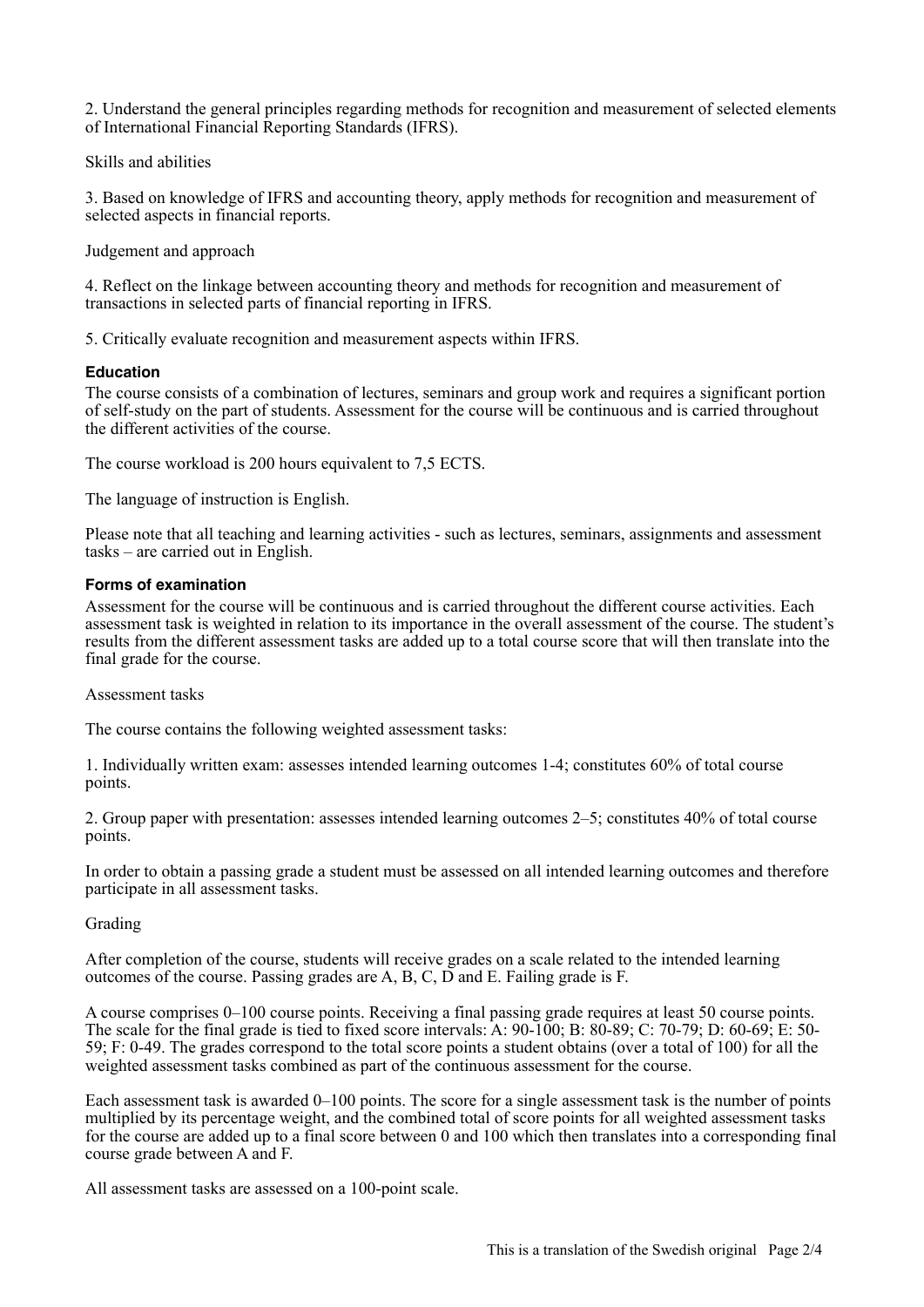The student is responsible for completing the course's assessment tasks: that a sufficient amount of course points is earned and a passing course grade is obtained. The course's final assessment task can be taken twice: 1) during the course's first scheduled occasion; and, if a passing result (at least 50 course points) was not achieved at the first occasion, 2) at the course's second, scheduled occasion. All other assessment tasks are offered once during the course.

A passing grade (A–E) in the course is obtained when a student has achieved at least 50 course points.

A failing grade (F) in the course is obtained when a student has not achieved at least 50 course points:

• If less than 50 course points are achieved, a grade F is obtained, implying that the entire course must be retaken and that previously acquired course points are forfeited.

Re-registration implies that:

• first-time registered students have priority access to the course's group registration;

• the final assessment task can be re-assessed without attendance at any of the course's other learning activities and without points from the course's other assessment tasks accredited.

Students receiving a passing grade may not retake the final examination or complete a previously not completed assessment task to attain a higher grade. A passing grade may not be turned into a failing grade upon the request of a student.

## Assessment criteria

Assessment criteria are designed as overall assessments, combined qualitative descriptions of what the student is expected to do in order to demonstrate how well the course's learning outcomes are achieved. The assessment criteria are based upon the general abilities as expressed in the degree objectives of the Higher Education Ordinance (appendix 2, System of Qualifications). The list of abilities below is a compilation of these degree objectives. To pass the course (grade E) students should demonstrate general ability to:

• recall, understand and explain course content, the course subject and its scientific basis and methodology;

- apply course content:
- critically analyse course content;
- problematise course content:
- orally and in writing, present and discuss course content;
- assess course content in terms of scientific, social, and ethical aspects;
- relate course content to current social issues;
- meet standards of written presentation and formal accuracy.

The following assessment criteria are used to decide to what extent students have demonstrated these abilities and hence fulfil the course's intended learning outcomes, whereby a grading decision can be made. A higher grade-level presupposes the abilities at lower levels.

## $A$  (Excellent) $\square$

The student demonstrates ability to evaluate and relate to the content of the course from a comprehensive, critically reflective perspective, as well as to transfer and apply insights in new, meaningful contexts.

## B (Very Good)

The student demonstrates ability to, from an overarching and coherent perspective of the field, understand and use concepts to explain how different aspects of the course relate to each other, interconnect and become meaningful.

## $C(Good)$

The student demonstrates ability to discuss the content, tasks and complex issues dealt with in the course from several well-developed but mainly independent perspectives.

## D (Satisfactory) $\Box$

The student demonstrates satisfactory ability to discuss the content, tasks and complex issues dealt with in the course in a way that, albeit in-depth and elaborate, is decidedly one-dimensional.

## E (Sufficient) $\Box$

The student demonstrates sufficient ability to discuss the content, tasks and complex issues dealt with in the